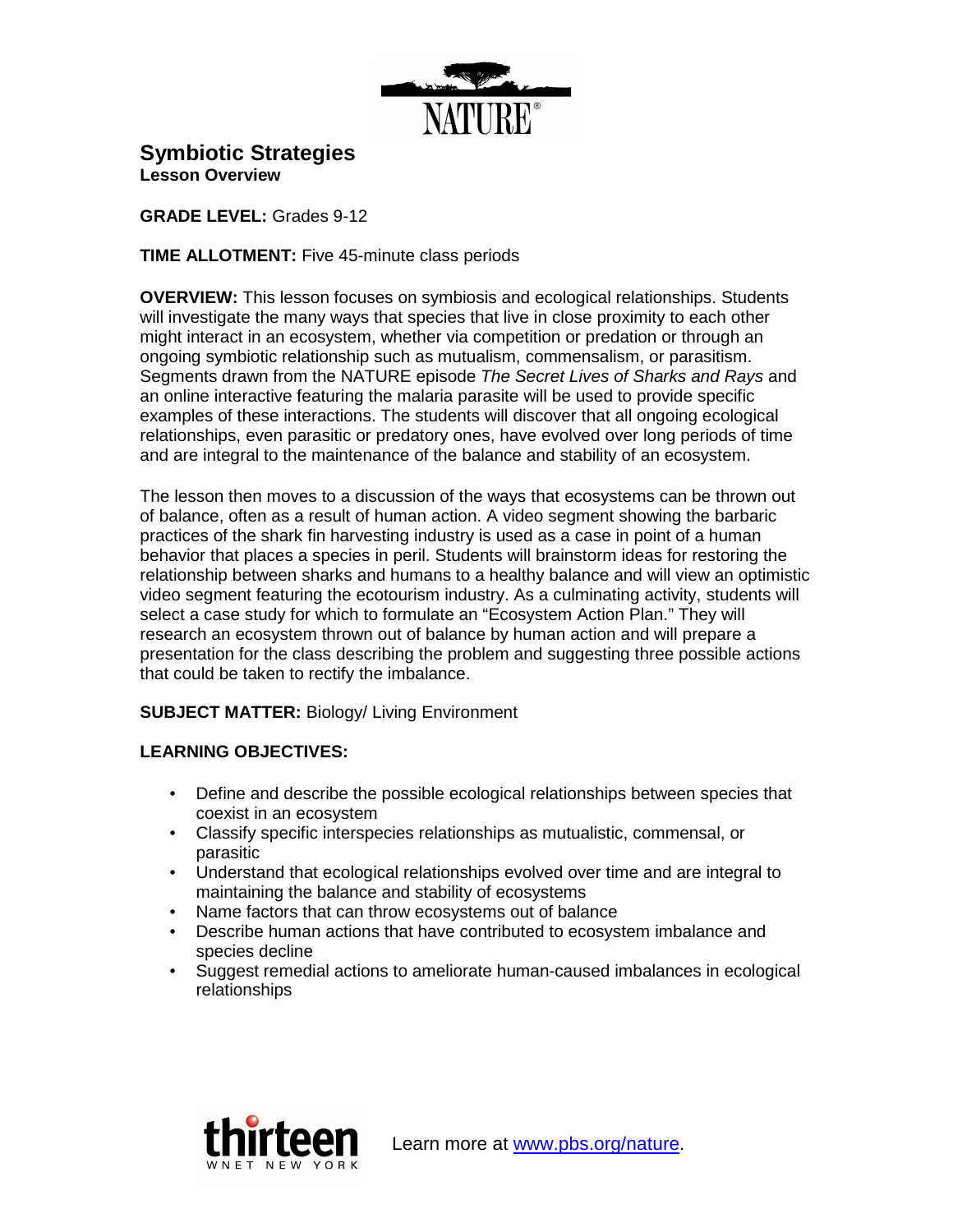

## **National Science Education Standards**

http://www.nsta.org/publications/nses.aspx

# **CONTENT STANDARDS C:** Life Science

All students should develop understanding of:

### **The interdependence of organisms**

- Organisms both cooperate and compete in ecosystems. The interrelationships and interdependencies of these organisms may generate ecosystems that are stable for hundreds or thousands of years.
- Human beings live within the world's ecosystems. Increasingly, humans modify ecosystems as a result of population growth, technology, and consumption. Human destruction of habitats through direct harvesting, pollution, atmospheric changes, and other factors is threatening current global stability, and if not addressed, ecosystems will be irreversibly affected.

# **New York State Regents Core Curriculum Alignments**

# **Living Environment Core Curriculum**

### http://www.emsc.nysed.gov/ciai/mst/pub/livingen.pdf

**Standard 1: Students will use mathematical analysis, scientific inquiry, and engineering design, as appropriate, to pose questions, seeks answers, and develop solutions.** 

**Key Idea 1:** The central purpose of scientific inquiry is to develop explanations of natural phenomena in a continuing and creative process.

**Performance Indicator 1.1:** Elaborate on basic scientific and personal explanations of natural phenomena, and develop extended visual models and mathematical formulations to represent one's thinking.

**1.1a** scientific explanations are built by combining evidence that can be observed with what people already know about the world.

**Performance Indicator 1.2:** Hone ideas through reasoning, library research, and discussion with others, including experts.

**1.2a** Inquiry involves asking questions and locating, interpreting, and processing information from a variety of sources.

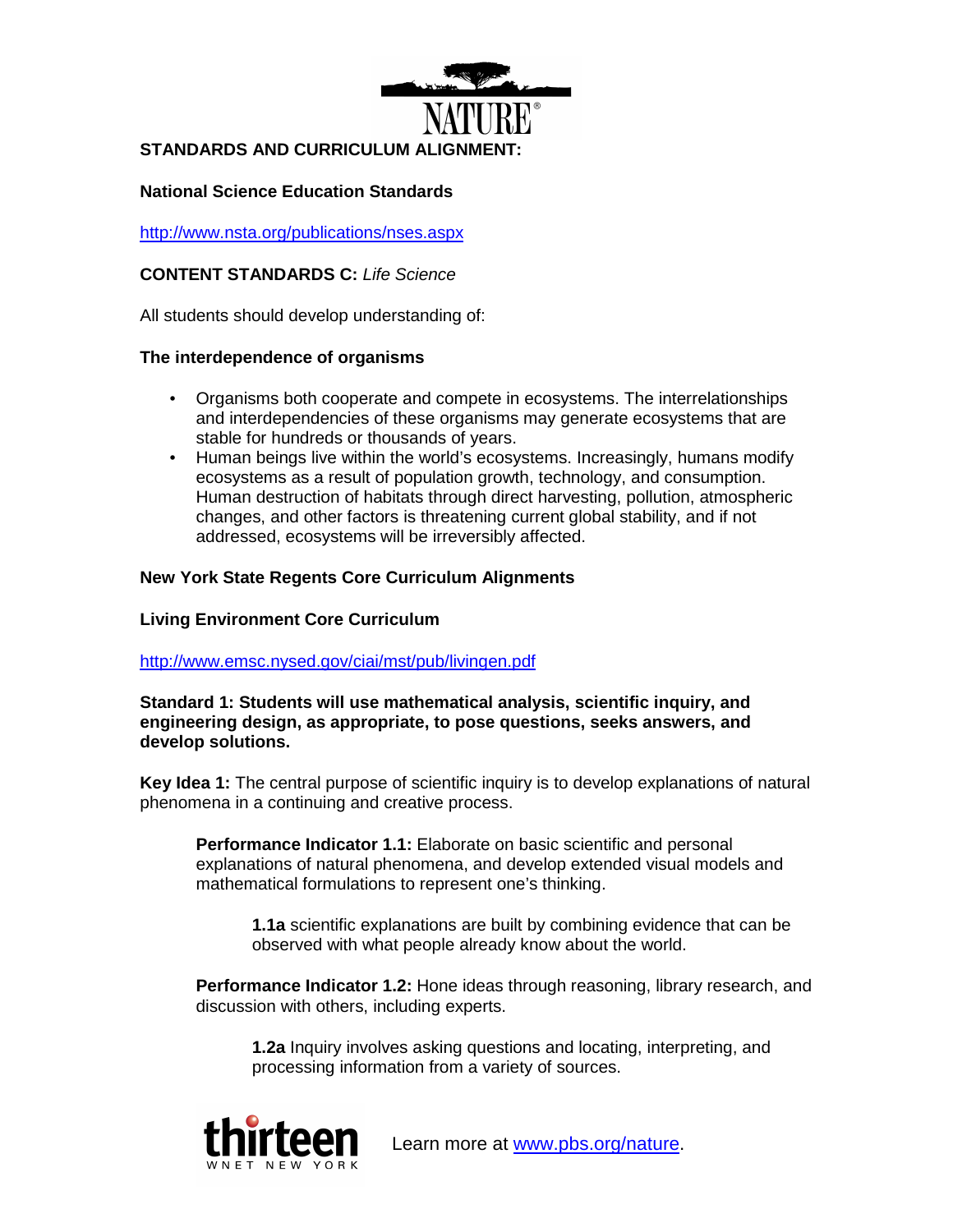

**1.2b** Inquiry involves making judgments about the reliability of the source and relevance of information.

**Standard 4: Students will understand and apply scientific concepts, principles, and theories pertaining to the physical setting and living environment and recognize the historical development of ideas in science.**

**Key Idea 1:** Living things are both similar to and different from each other and from nonliving things.

**Performance Indicator 1.1**: Explain how diversity of populations within ecosystems relates to the stability of ecosystems.

> **1.1c** In all environments, organisms compete for vital resources. The linked and changing interactions of populations and the environment compose the total ecosystem.

**1.1d** The interdependence of organisms in an established ecosystem often results in approximate stability over hundreds and thousands of years. For example, as one population increases, it is held in check by one or more environmental factors or another species.

**1.1f** Every population is linked, directly or indirectly, with many others in an ecosystem. Disruptions in the numbers and types of species and environmental changes can upset ecosystem stability.

**Key Idea 6:** Plants and animals depend on each other and their physical environment.

**Performance Indicator 6.1**: Explain factors that limit growth of individuals and populations.

**6.1g** Relationships between organisms may be negative, neutral, or positive. Some organisms may interact with one another in several ways. They may be in a producer/consumer, predator/prey, or parasite/host relationship or one organism may cause disease in, scavenge, or decompose another.

**Performance Indicator 6.3**: Explain how the living and nonliving environments change over time and respond to disturbances.

**6.3c** A stable ecosystem can be altered, either rapidly or slowly, through the activities of organisms (including humans), or through climatic changes or natural disasters. The altered ecosystem can usually recover through gradual changes back to a point of long-term stability.

**Key Idea 7:** Human decisions and activities have had a profound impact on the physical and living environment.

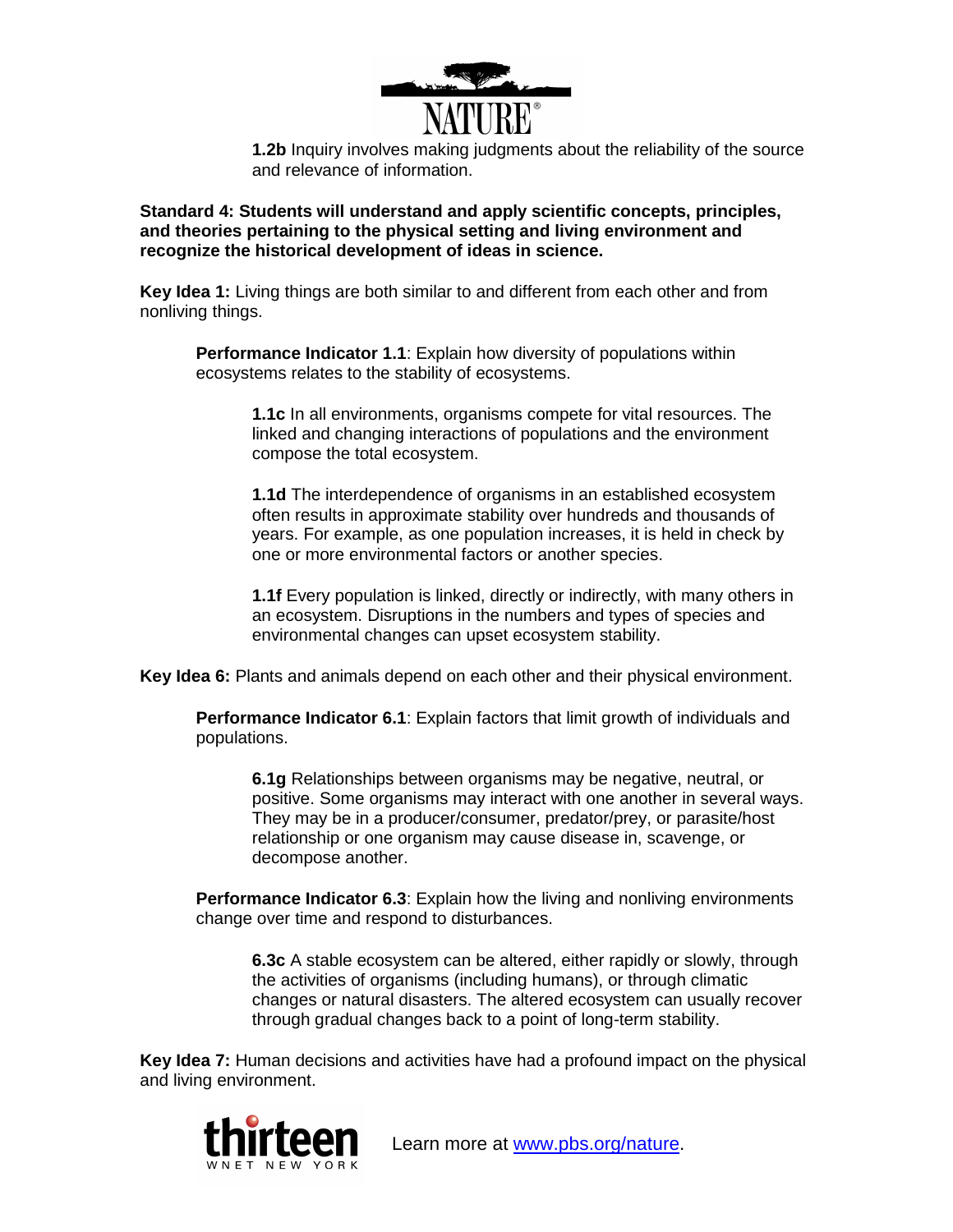

**Performance Indicator 7.1** Describe the range of interrelationships of humans with the living and nonliving environment.

**7.1a** The Earth has finite resources; increasing human consumption of resources places stress on the natural processes that renew some resources and deplete those resources that cannot be renewed.

**7.1c** Human beings are part of the Earth's ecosystems. Human activities can, deliberately or inadvertently, alter the equilibrium in ecosystems. Humans modify ecosystems as a result of population growth, consumption, and technology. Human destruction of habitats through direct harvesting, pollution, atmospheric changes, and other factors is threatening current global stability, and if not addressed, ecosystems may be irreversibly affected.

**Performance Indicator 7.3** Explain how individual choices and societal actions can contribute to improving the environment.

# **MEDIA COMPONENTS**

**Video**

# **NATURE: The Secret World of Sharks and Rays, selected segments**

Clip 1: "Shark and Turtle"

A battle between a loggerhead turtle and a shark.

Clip 2: "Unlikely travel companions"

A variety of symbiotic relationships exist between sharks and other marine species.

Clip 3: "Sharks and fishermen"

Sharks and fishermen compete for the same catch.

Clip 4: "Collapse of sharks"

This clip shows the destructiveness of the shark fin and shark cartilage industries.

Clip 5: "Sharks in our future"

If sharks can be shown to have value while alive, their future may be bright.

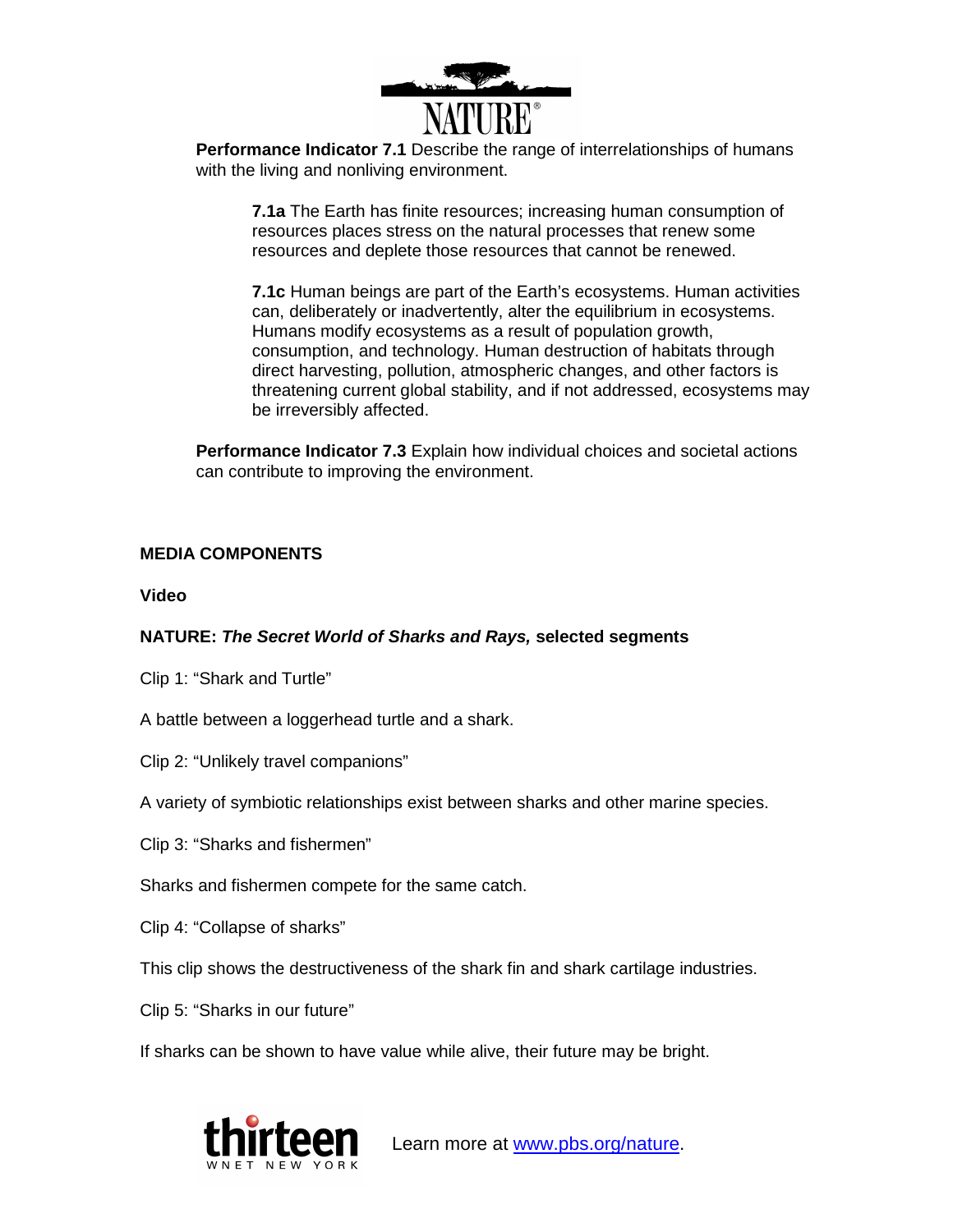

Access the streaming and downloadable video segments for this lesson at the Video Segments Page (http://www.pbs.org/wnet/nature/lessons/symbiotic-strategies/videosegments/1496/).

# **WEB SITES**

## **Malaria games from nobelprize.org**

http://nobelprize.org/educational\_games/medicine/malaria/

This site provides two games - the mosquito game and the parasite game - to help students understand the transmission of malaria.

# **Life Cycle of a Malaria Parasite Interactive Tour**

http://malaria.wellcome.ac.uk/node40036.html

This flash-based interactive tour provides a detailed explanation of each stage of the malaria parasite's life cycle.

# **MATERIALS**

For each student:

• Ecological Relationships Student Organizer

For each group (3-4 students):

- Malaria Student Organizer
- Computer with Internet access
- Ecosystem Action Plan Student Organizer

For the teacher:

- One computer with Internet access for class demonstration
- Teacher Answer Key
- Ecosystem Action Plan Assessment Rubric

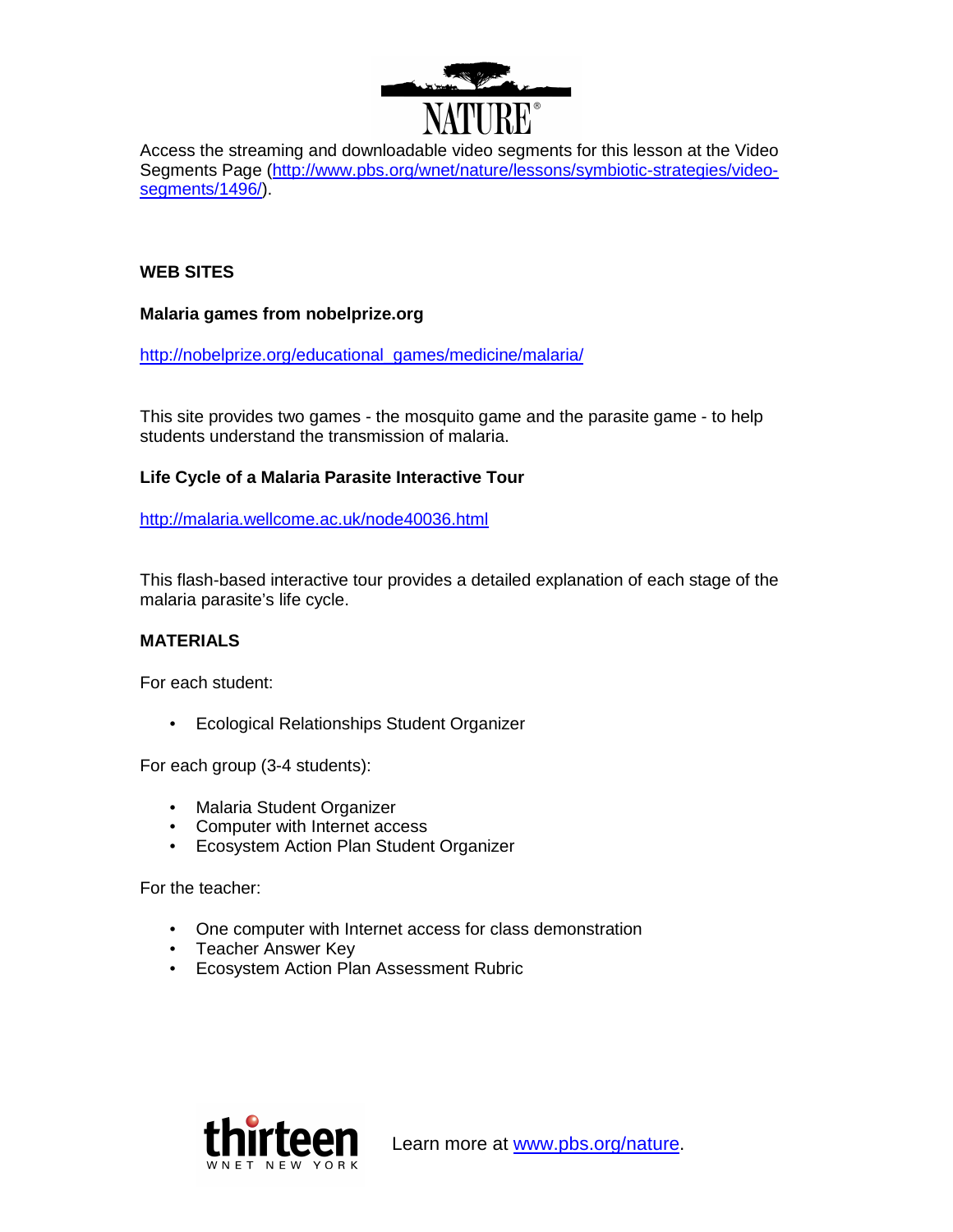

# **PREP FOR TEACHERS**

Prior to teaching this lesson, you will need to:

Preview all of the video clips and Web sites used in the lesson.

Download the video clips used in the lesson to your classroom computer, or prepare to watch them using your classroom's Internet connection.

Bookmark the Web sites used in the lesson on each computer in your classroom. Using a social bookmarking tool such as del.icio.us or diigo.com (or an online bookmarking utility such as portaportal.com) will allow you to organize all the links in a central location.

Gather the necessary materials as outlined above in "Materials" in advance of teaching the lesson.

# **INTRODUCTORY ACTIVITY**

**1)** Clear some room on the classroom whiteboard or on a sheet of posterboard. Review students' knowledge of different ecological relationships by asking them to generate a list of types of interactions that might exist between different species living close to each other. Write these on the board (for example, Species A might eat Species B, Species A might use Species B's discarded shell for shelter, etc.) NOTE - the list should focus on interactions between different species, not between members of the same species.

**2)** Ask the students if they can recall a definition for "symbiosis" (symbiosis is a longterm interaction between different species that interact in close proximity). Write the following on the board in three rows:  $+,+;+,0;$  and  $+,-.$  These symbols represent the three main types of symbiosis. Ask the students if they remember the term for a symbiotic relationship that benefits both species? (mutualism,  $+, +$ ). What about one that benefits one species while the other species is not affected? (commensalism,  $+,0$ ). Finally, what about a symbiotic relationship that benefits one species and harms the other? (parasitism, +,-).

**3)** As a class, see if you can classify the interactions that the students brainstormed in Step 1 as mutualistic, commensal, parasitic, or none of the above. Once you have identified the symbiotic relationships that the students thought of, point out that additional ecological relationships NOT generally considered to be symbiotic include predation (not a long-term relationship as one species is eaten) and competition (not considered to be a direct interaction between species as the focus is a fight over an external resource).

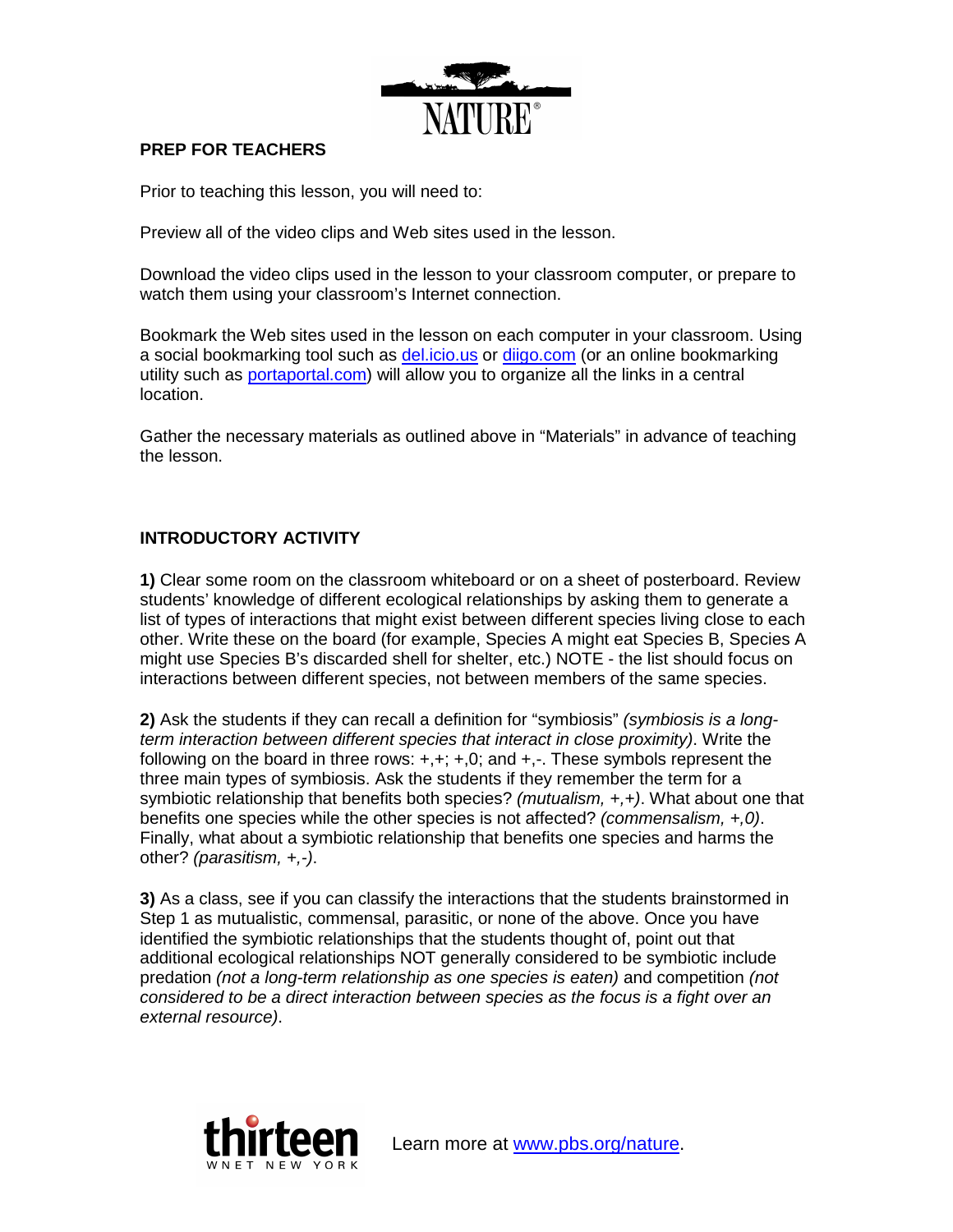

# **LEARNING ACTIVITY 1**

**1)** Distribute the "Ecological Relationships Student Organizer" to each student. Tell your students that they will be watching several video clips that capture ecological relationships between ocean species. They will be making predictions about the relationships between the species and will check their predictions with the information given in the videos.

**2)** Frame the first clip by telling the students that they will see a tiger shark and a loggerhead turtle interacting in the waters near the Bahamas. Ask your students to silently make a prediction about the relationship between these two animals and to mark it in the appropriate box of the "Ecological Relationships" organizer.

**3)** Provide your students with a FOCUS FOR MEDIA INTERACTION by asking them to check their prediction as they watch the clip. Play Clip 1, "Shark and Turtle," for the students (access the video segments for this lesson at the Video Segments Page, http://www.pbs.org/wnet/nature/lessons/symbiotic-strategies/video-segments/1496/).

**4)** Follow up with the students by asking them to name the ecological relationship between the shark and the turtle *(predation)*. Have the students fill in this information on their organizer. Ask the students if anything surprised them about this clip *(accept all*) answers).

**5)** Frame Clips 2 and 3 for your students by explaining that the next clips will show many pairs of oceangoing species interacting. The list of interacting species pairs can be found on the "Ecological Relationships" organizer. Ask the students to silently predict the relationship they expect to see between each interacting pair of species and to note it on the organizer.

**6)** Provide your students with a FOCUS FOR MEDIA INTERACTION by asking them to check their predictions as they watch the clip. Play Clip 2 for the students (access the video segments for this lesson at the Video Segments Page, http://www.pbs.org/wnet/nature/lessons/symbiotic-strategies/video-segments/1496/). Give the students a few minutes to fill in the "actual relationship" column in the organizer after viewing the clip, noting the name of the relationship and the description of the behavior observed. You may need to play the clip twice for students to record all the information.

**7)** Play Clip 3 for the students, asking them to fill in the last row on their organizer (access the video segments for this lesson at the Video Segments Page, http://www.pbs.org/wnet/nature/lessons/symbiotic-strategies/video-segments/1496/). Follow up the clips by reviewing the relationships using the "Teacher Answer Key" provided. Ask the students to explain if the actual relationships were different than the ones the students predicted.

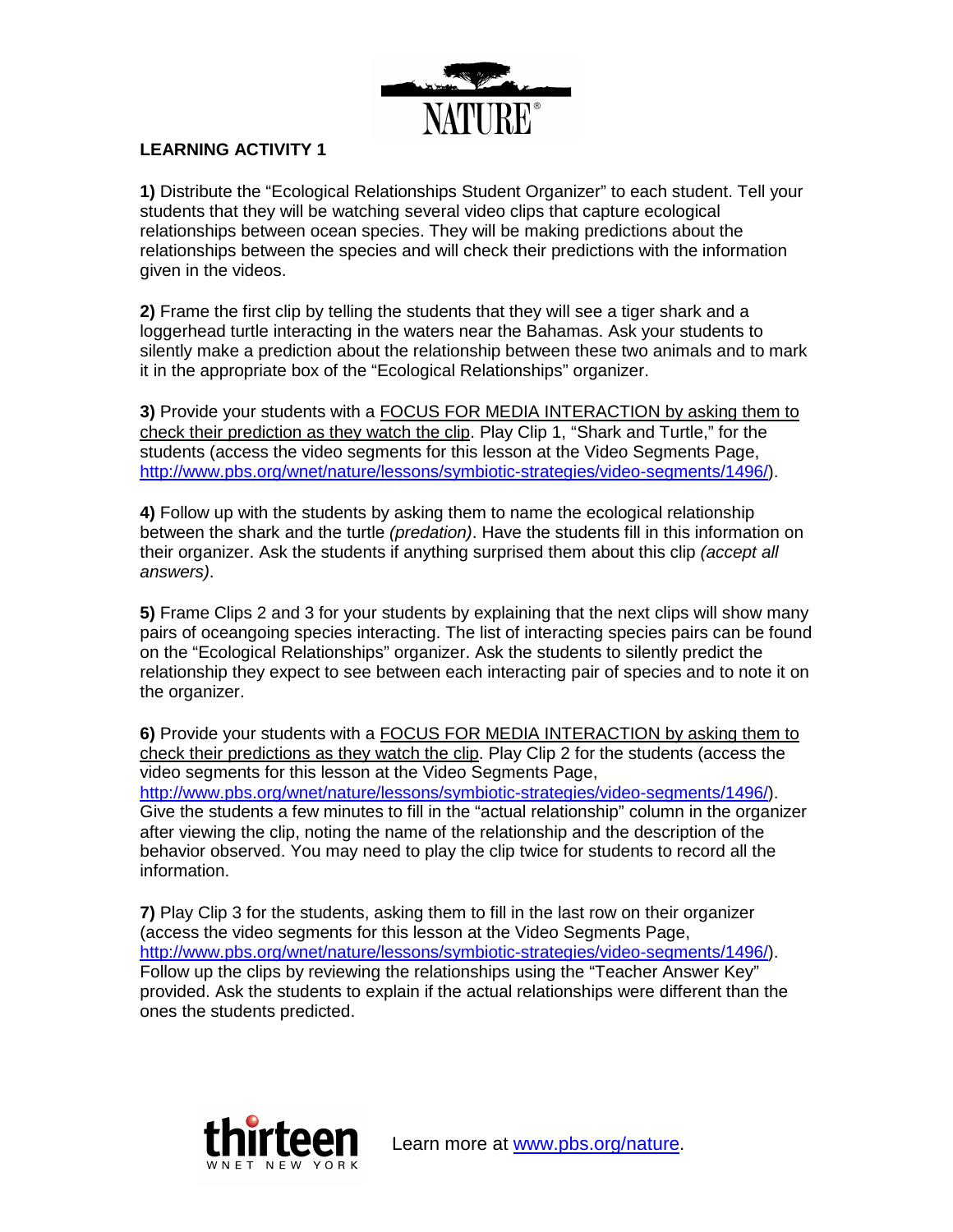

# **LEARNING ACTIVITY 2**

**1)** Ask the students to name the types of ecological relationships that were seen between different species in the video clips (predation, competition, mutualism, commensalism). Ask: What type of symbiotic relationship was NOT seen in these clips? (parasitism). Remind the students that parasitism is a symbiotic relationship between two species living together that provides a net gain for one species and a net loss for the other species. It is different from predation in that the relationship is prolonged and ideally does not end in the death of the host - the parasite requires its host to remain alive in order for the parasitic relationship to continue — but it may make the host very sick.

**2)** Ask the students if they can name any examples of parasitic relationships between species (answers will vary, but some examples include intestinal worms and mammals for example the tapeworm and the cow; cuckoo birds and other bird species; and fleas and dogs/cats).

**3)** Explain that one example of a human parasite is the protozoan that causes the disease malaria. These protozoans, of the genus Plasmodium, are especially interesting in that they have TWO species that act as their hosts, not just one. Ask if the students know how malaria is transmitted to humans? (The disease is transmitted by mosquitoes). Point out that it is not the mosquito itself that is the parasite - it is the protozoan that is transmitted from one animal or person to another via the mosquito's saliva. The mosquito is a vector - an organism that transmits disease but does not cause it.

**4)** Have the students form groups of 3-4, each with a computer. Tell the groups to visit the Malaria web site from nobelprize.org

(http://nobelprize.org/educational\_games/medicine/malaria/). Distribute a "Malaria Student Organizer" to each group. Give the students approximately 15 minutes to play both the "Mosquito" and the "Parasite" games on the site. Provide the students with a FOCUS FOR MEDIA INTERACTION by asking them to try to successfully complete each of the two challenges and to answer the questions on the Malaria Student Organizer when they are finished.

**5)** When the groups have finished playing the games, review the "Malaria Student Organizer" as a class (Teacher Answer Key is provided).

**6)** To reinforce the learning gained in the online game, project the Life Cycle of a Malaria Parasite interactive tour (http://malaria.wellcome.ac.uk/node40036.html), and walk through each stage to help the students understand the parasitic relationship between the Plasmodium protozoan, the mosquito, and the human.

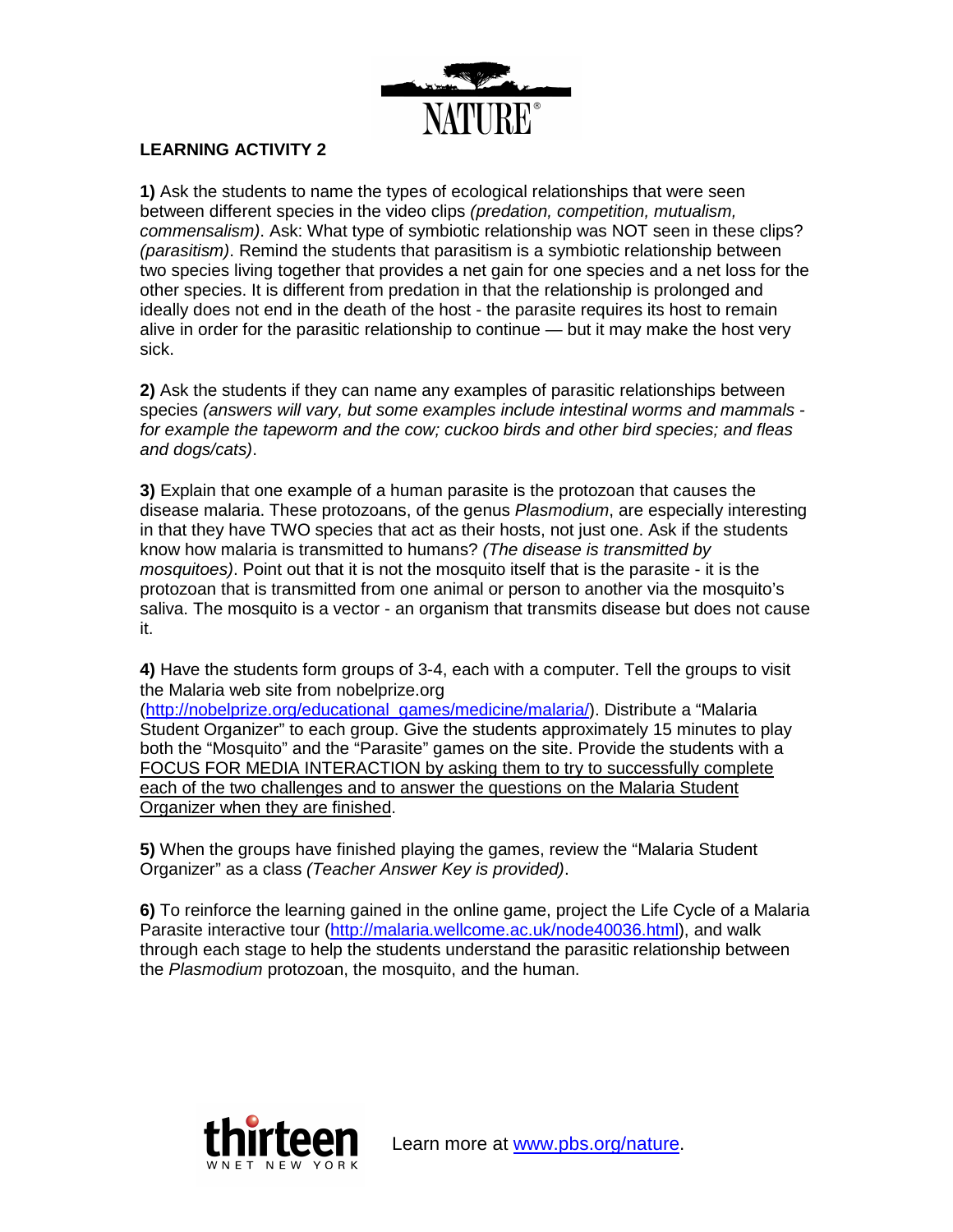

# **LEARNING ACTIVITY 3**

**1)** Review the types of ecological relationships studied thus far (predation, competition, mutualism, commensalism, parasitism). Explain that these relationships have evolved over a long period of time between species that coexist. Even the relationships that are detrimental to one species (i.e. predation, parasitism) are integral to the maintenance of ecological balance. But threats to this stability can occur when dramatic events or shifts in behavior throw an ecosystem out of whack. Ask the students to name some examples of events and behaviors that may be dramatic enough to threaten the stability of a particular ecological niche (answers will vary but may include human actions, climate change, pollution, and the like).

**2)** Frame Clip 4, "Collapse of Sharks," for the students by explaining that the clip they are about to see will show an ecological relationship that has been thrown out of balance. Provide the students with a FOCUS FOR MEDIA INTERACTION by asking them to explain how the relationship between human and sharks has changed over time. PLAY Clip 4 for the students (access the video segments for this lesson at the Video Segments Page, http://www.pbs.org/wnet/nature/lessons/symbiotic-strategies/videosegments/1496/).

**3)** Review the focus - How has the relationship between humans and sharks changed? (When humans fished for sharks for subsistence and on a small-scale basis, there was no threat to the continued survival of sharks. With the recent dramatic increase in shark fishing that has resulted from the demand for shark fins and shark cartilage, shark populations worldwide are in danger of collapse).

**4)** Lead a brainstorming session about possible ways that the collapse of shark populations can be averted. As a class, come up with a list of different strategies that might help rectify the situation seen in the clip, restoring ecological balance and preventing the collapse of shark populations.

**5)** Frame Clip 5, "Sharks in Our Future," by telling the students that the clip will demonstrate one strategy that is being undertaken to restore the balance in the humanshark relationship. Provide students with a FOCUS FOR MEDIA INTERACTION by asking them to explain how this strategy is helping to solve the problem. Play Clip 5 for the students (access the video segments for this lesson at the Video Segments Page, http://www.pbs.org/wnet/nature/lessons/symbiotic-strategies/video-segments/1496/).

**6)** Review the focus - How is ecotourism helping to restore shark populations? (Ecotourism, an industry that provides opportunities for tourists to pay for the privilege of diving with sharks to observe them in their natural environment, demonstrates that living sharks are just as valuable as dead sharks. Sharks do not need to be killed, and their fins sold, for communities to benefit financially from them. Encouraging this practice helps maintain a healthy population of living sharks.)

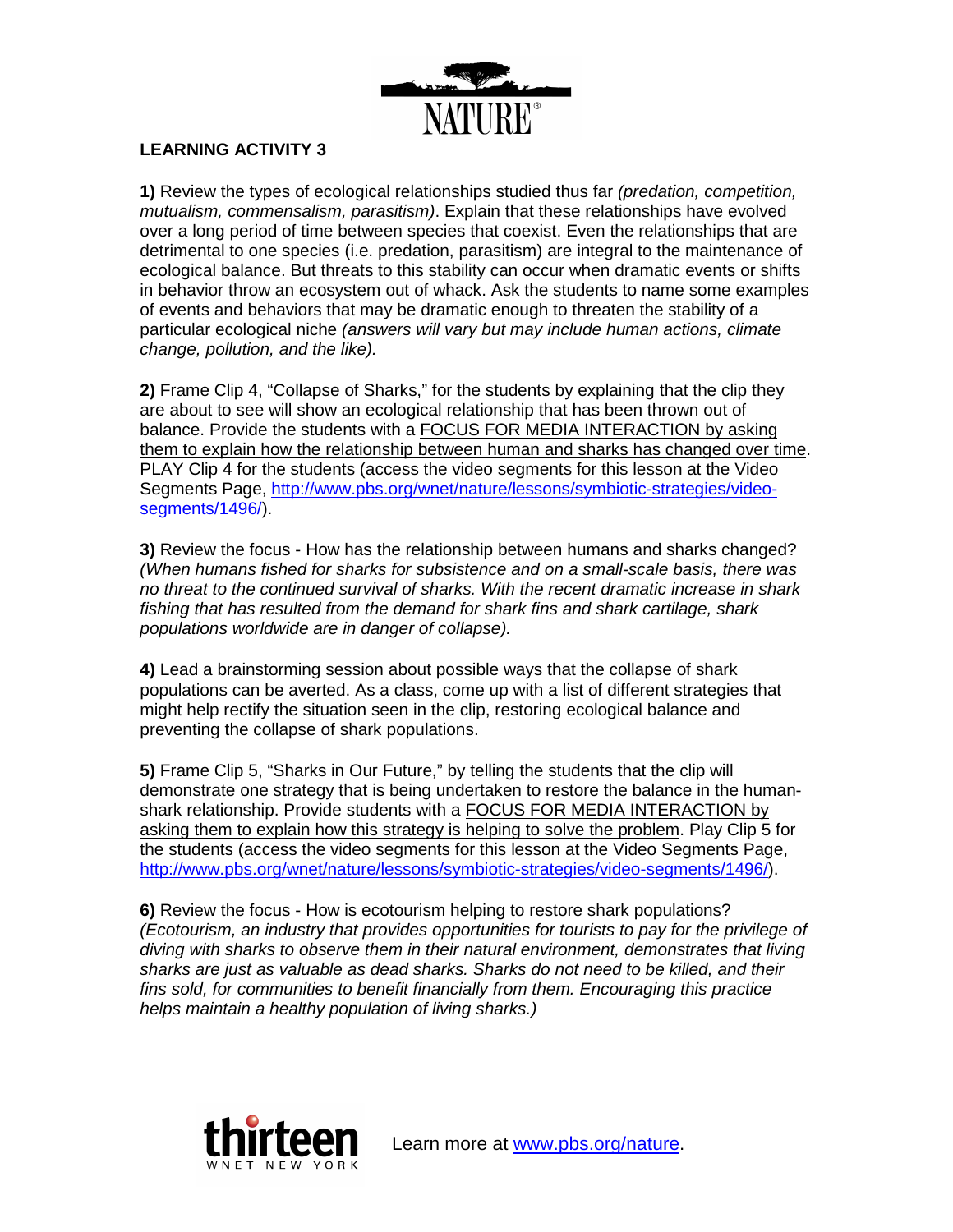

# **CULMINATING ACTIVITY**

**1)** Form groups or pairs of students. Explain that each group will be investigating a case study of an ecosystem thrown out of balance by human action. Their task is to research the case and formulate an action plan outlining three possible actions that humans could take to restore the ecosystem to balance, and one possible action that the class could make during this school year.

**2)** Distribute the "Ecosystem Action Plan Student Organizer" to each group or pair and go over the instructions as a class.

**3)** Provide the class with a list of case studies they may select. A few examples are below, but feel free to add your own cases to the list (you may also entertain student ideas for case studies):

- What's happening to frogs? (What is causing amphibian populations to decline worldwide?)
- Where have all the wild fish gone? (How is the fishing industry affecting populations of wild fish?)
- What's wrong with a fish farm? (What are the effects of factory fish farming on ocean ecosystem health?)
- Uh oh, I lost my way! (How is increased development harming migratory birds and butterflies?)
- Romeo, Romeo, I can't hear you. (What effect are changing undersea sound levels having on ocean species?)

**4)** Assign a date for class presentations. Provide the students with in-class and homework time to complete their research and plan their presentations.

**5)** On the assigned date, have each group present its case. Allow for class feedback and discussion. What do the students think of the action plans? Use the "Ecosystem Action Plan Assessment Rubric" to aid in assessing the presentations.

**6)** After all the groups have presented, ask the class to make a commitment to follow through during the current school term with at least ONE of the concrete actions outlined by the groups (for example, students might collect signatures on a petition, hold a fundraiser to support a conservation organization, create a video for the school and/or the PTA raising awareness of the issue, or devote one or more days to volunteering for a conservation effort in your region). Once an action has been decided upon, help students uphold their commitment and enact their plan.

# **CROSS-CURRICULAR EXTENSIONS**

# **English Language Arts**

Rachel Carson's Silent Spring highlights the potential effects of human behaviors on the environment and on ecosystems. In another vein, Henry Thoreau's Walden provides a

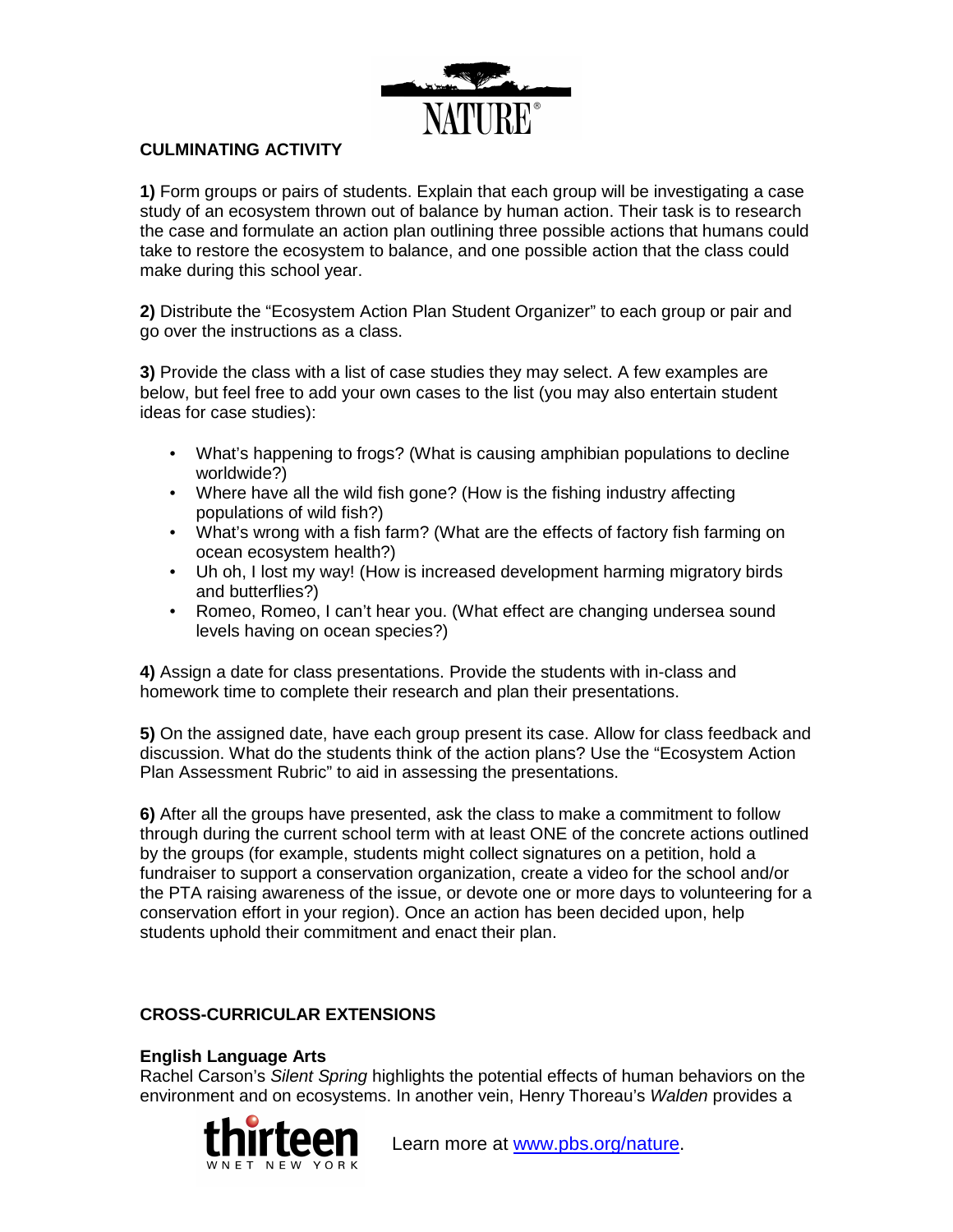

riveting account of Thoreau's experience in the Massachusetts wilderness. Discuss the scenarios presented in this book in light of the relationship between humans and nature. What are the consequences (or potential consequences) of human behavior on the environment if it is not valued or protected? What can be done to protect the planet from these consequences?

## **Biology/Medicine**

Recent studies have suggested that parasitic worms may provide unexpected benefits to the humans they colonize, helping allergy sufferers by calming the allergic response. Have students research this unexpected upside to the worm-human symbiotic relationship.

# **COMMUNITY CONNECTIONS**

Invite a local park ranger or invasive species specialist to visit your class to describe threats to fragile ecosystems in your area and measures being undertaken to protect them.

Investigate what ecological restoration efforts are being undertaken in your area. Organize your class to participate in a river cleanup, invasive plant removal day, or native seed planting effort in your region.

Engage your students in a community fundraising effort to provide mosquito nets to people in underdeveloped, malaria-prone areas of the world. The Nothing But Nets (http://www.nothingbutnets.net/) campaign is one organization spearheading this effort.

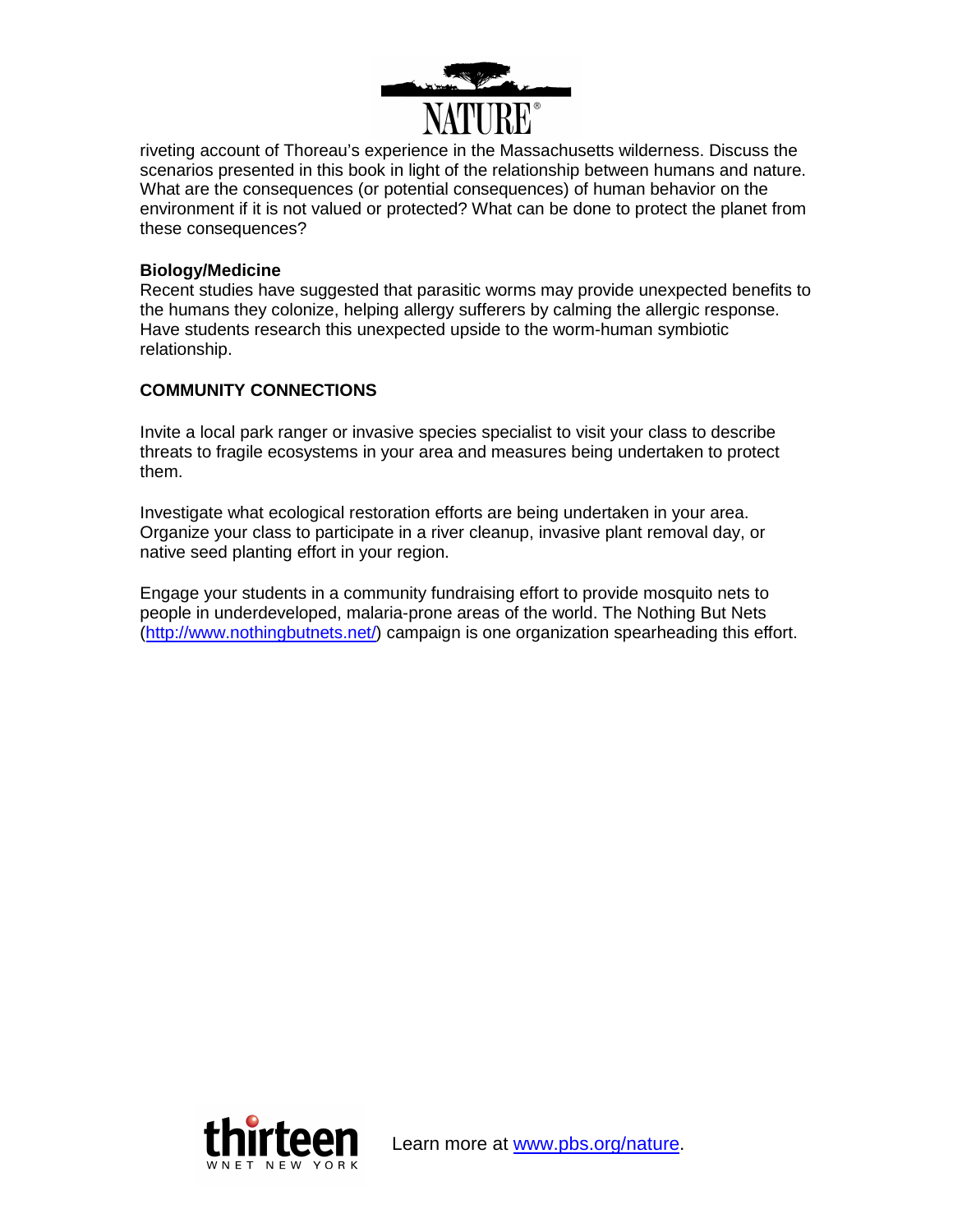

**NAME: \_\_\_\_\_\_\_\_\_\_\_\_\_\_\_\_\_\_\_\_\_\_\_\_\_** 

**DATE: \_\_\_\_\_\_\_\_\_\_\_\_\_\_\_\_\_\_\_\_\_\_\_**

# **Ecological Relationships**

| <b>Interacting Species Pair</b>                            | <b>Ecological Relationship</b><br>Prediction                        | <b>Actual Ecological</b><br>Relationship |
|------------------------------------------------------------|---------------------------------------------------------------------|------------------------------------------|
|                                                            | (predation, competition,<br>commensalism, mutualism,<br>parasitism) | (name and describe)                      |
| Clip 1:<br><b>Tiger Shark/</b><br><b>Loggerhead Turtle</b> |                                                                     |                                          |
| $Clip$ 2:<br>Shark/Jack                                    |                                                                     |                                          |
| $Clip$ 2:<br>Shark/Mackerel                                |                                                                     |                                          |
| $Clip$ 2:<br><b>Shark/Shark Suckerfish</b>                 |                                                                     |                                          |
| $Clip$ 2:<br><b>Hammerhead</b><br><b>Shark/Barberfish</b>  |                                                                     |                                          |
| Clip 3:<br><b>Shark/Fishermen</b>                          |                                                                     |                                          |

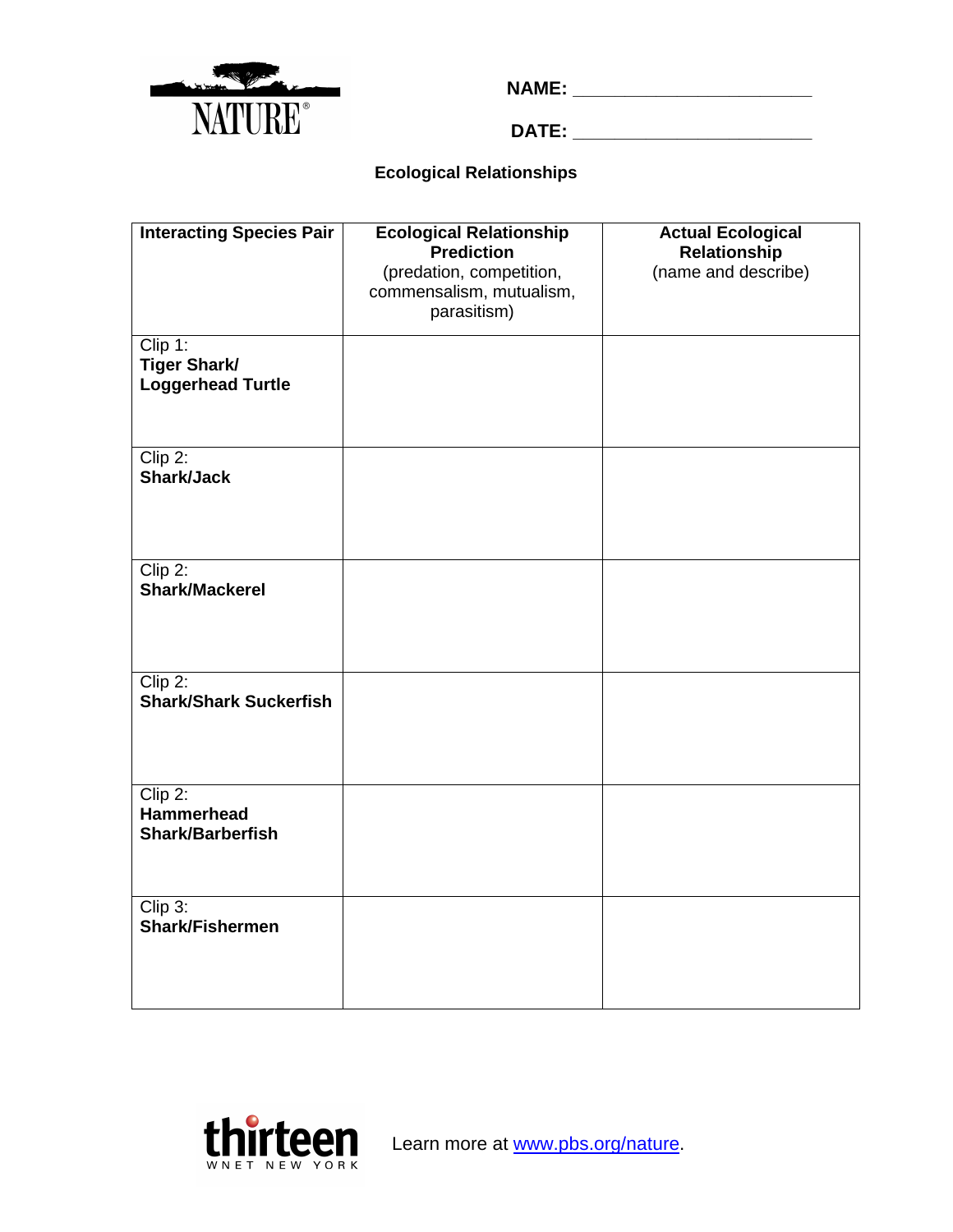

| <b>NAME:</b> |  |  |  |  |
|--------------|--|--|--|--|
|              |  |  |  |  |
|              |  |  |  |  |

**DATE: \_\_\_\_\_\_\_\_\_\_\_\_\_\_\_\_\_\_\_\_\_\_\_**

**Malaria Student Organizer** 

# **Mosquito Game:**

- 1. How does the malaria parasite get into a mosquito?
- 2. How does the malaria parasite get into a human?
- 3. Which sex of mosquito drinks a blood meal?

# **Parasite Game:**

4. What two places in the human body must the malaria parasite go in order to reproduce?

- 5. Draw what the malaria parasite looks like before it enters the liver:
- 6. Draw what the malaria parasite looks like after it leaves the liver:
- 7. What is the scientific name of the malaria parasite?

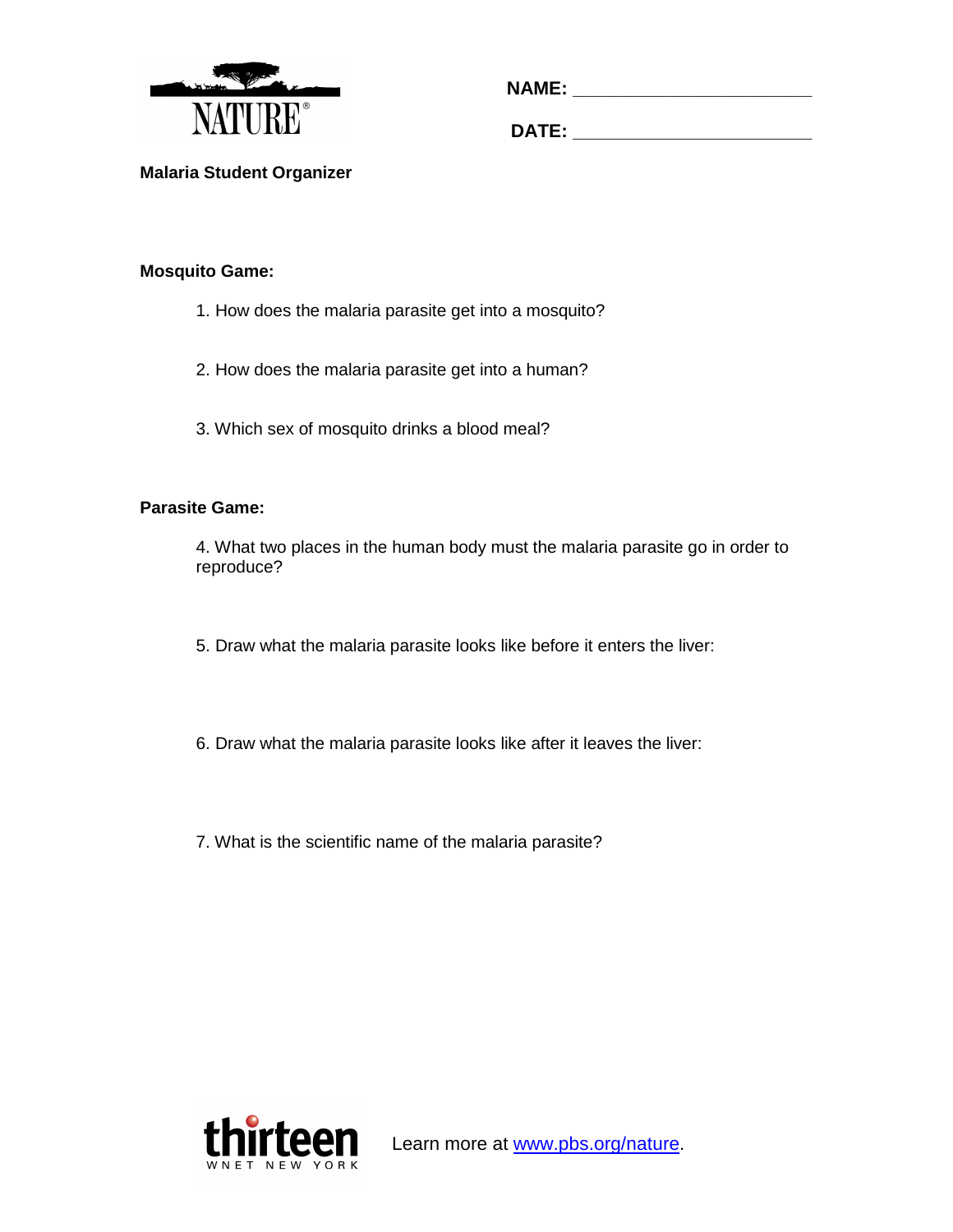

| <b>NAME:</b> |  |  |  |
|--------------|--|--|--|
|              |  |  |  |
|              |  |  |  |

| ۰<br>- 1<br>٠<br>п<br>-- |  |
|--------------------------|--|
|                          |  |
|                          |  |

# ECOSYSTEM ACTION PLAN STUDENT ORGANIZER

#### **Your assignment:**

- Select a case study in which human behavior provides a direct threat to an ecosystem, throwing ecological relationships out of balance and putting one or more species at risk.
- Research the case using classroom and web-based resources.
- Based on your research, prepare a presentation for the class in which you describe the case study and suggest THREE possible actions that could be taken to restore the balance of the ecosystem.

The presentation should address **all** of the following points:

- 1) What is the threat to the ecosystem? Which species are at risk?
- 2) What human action(s) are causing this threat?
- 3) What are the possible consequences to at-risk species if nothing is done to address this problem?
- 4) Suggest THREE possible actions that humans could take to restore the balance of the ecosystem.
- 5) Suggest one concrete action that your class could take during this school year that would make an impact on this issue.

# **SELECTED CASE STUDY:**

**Notes:** 

**PRESENTATION DUE ON:** 

**\_\_\_\_\_\_\_\_\_\_\_\_\_\_\_\_\_\_\_\_\_\_\_** 

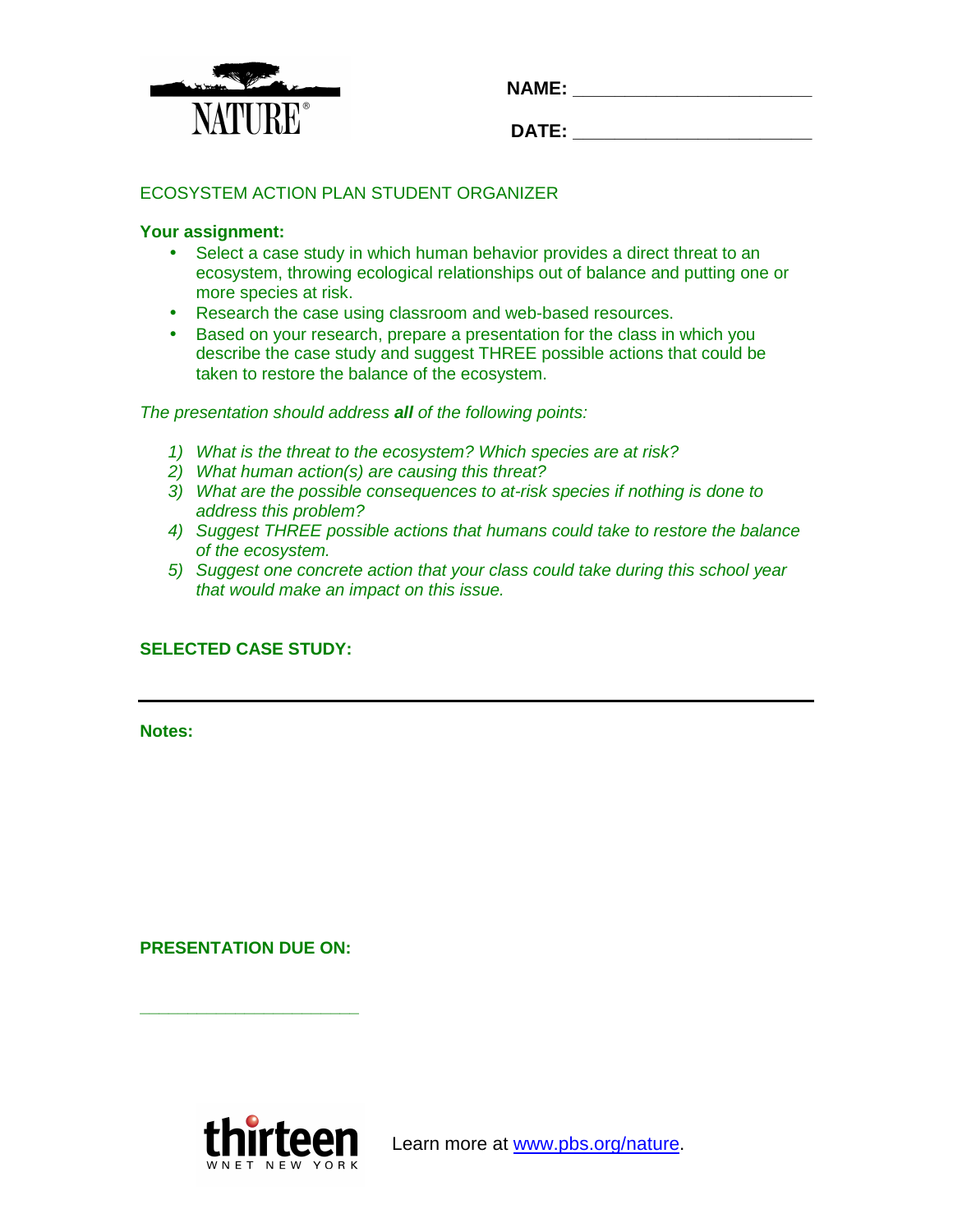

**NAME:**  $\blacksquare$ 

**DATE: \_\_\_\_\_\_\_\_\_\_\_\_\_\_\_\_\_\_\_\_\_\_\_**

# **Teacher Answer Key**

# **Ecological Relationships ANSWER KEY**

| <b>Interacting Species</b><br>Pair                         | <b>Actual Ecological Relationship</b><br>(name and describe)                                                                                       |
|------------------------------------------------------------|----------------------------------------------------------------------------------------------------------------------------------------------------|
| Clip 1:<br><b>Tiger Shark/</b><br><b>Loggerhead Turtle</b> | Predation (Shark eats turtle, or tries to)                                                                                                         |
| Clip 2:<br><b>Shark/Jack</b>                               | Commensalism (Jacks use the shark as a "blind" - to keep out of the<br>view of prey. Shark is neither helped nor harmed)                           |
| Clip 2:<br><b>Shark/Mackerel</b>                           | Commensalism (Mackerel bump up against the shark's skin to rid<br>themselves of loose scales and parasites. Shark is neither helped<br>nor harmed) |
| Clip 2:<br><b>Shark/Shark</b><br><b>Suckerfish</b>         | Commensalism (suckerfish attaches to shark and gets a free ride.<br>Shark is neither helped nor harmed)                                            |
| Clip 2:<br><b>Hammerhead</b><br><b>Shark/Barberfish</b>    | Mutualism (Barberfish benefit the hammerhead by ridding it of<br>parasites and at the same time benefit themselves with a meal)                    |
| Clip 3:<br><b>Shark/Fishermen</b>                          | Competition (sharks are after the same fish as the humans and will<br>often steal the humans' catch)                                               |

### **Malaria Student Organizer ANSWER KEY**

### **Mosquito Game:**

1. How does the malaria parasite get into a mosquito? (The mosquito draws up the parasite along with a blood meal from an infected person or animal) 2. How does the malaria parasite get into a human? (A mosquito transfers the malaria parasites in its saliva when it bites a human)

3. Which sex of mosquito drinks a blood meal? (Female)

# **Parasite Game:**

4. What two places in the human body must the malaria parasite go in order to reproduce? (Liver and red blood cell)

5. Draw what the malaria parasite looks like before it enters the liver: (Drawing should appear narrow and snaky)

6. Draw what the malaria parasite looks like after it leaves the liver: (Drawing should appear egg-shaped)

7. What is the scientific name of the malaria parasite? (Plasmodium, or Plasmodium falpicarum)